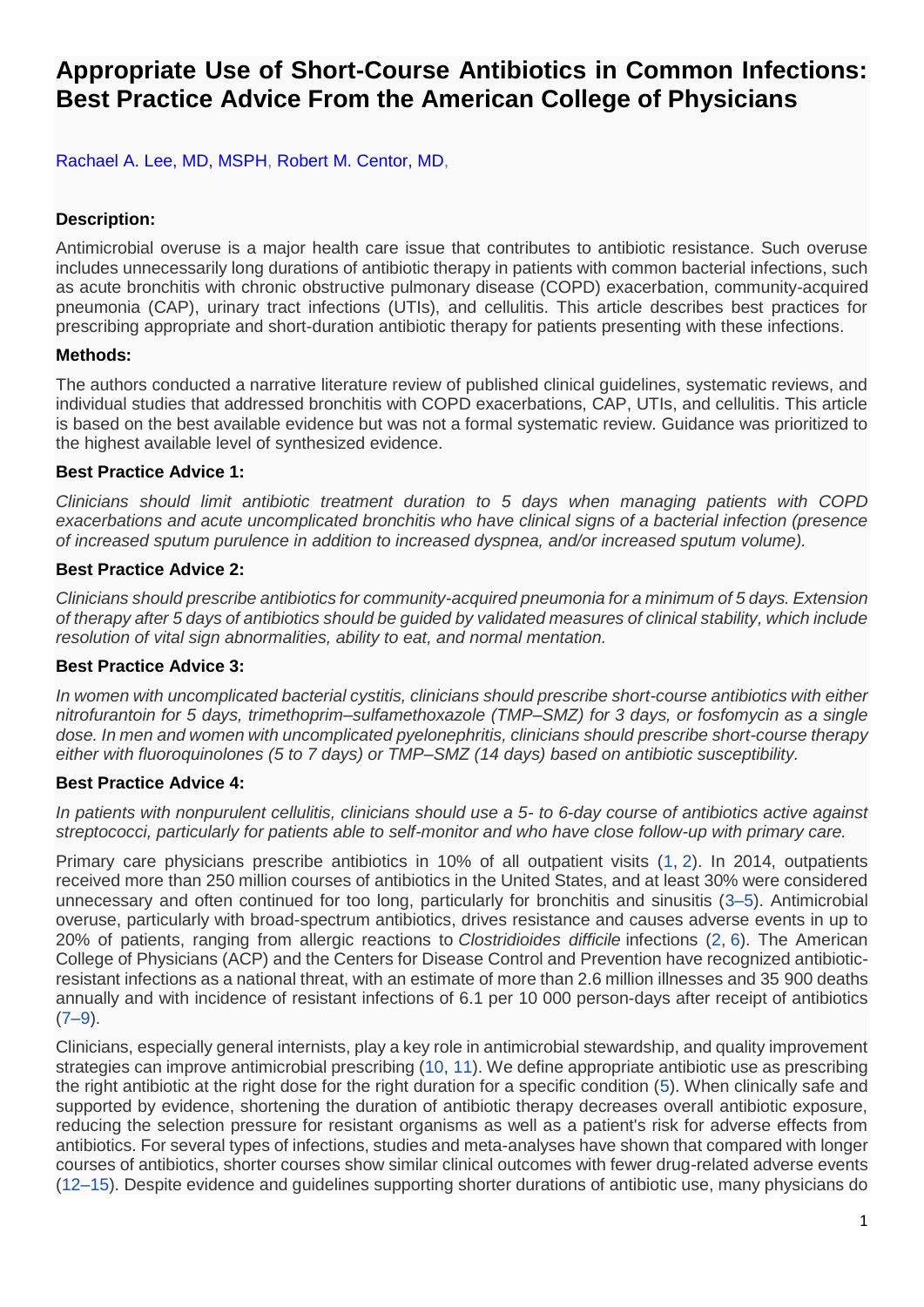not prescribe short-course therapy, frequently defaulting to 10-day courses regardless of the condition [\(5,](https://www.acpjournals.org/doi/full/10.7326/M20-7355#r5-M207355) [16\)](https://www.acpjournals.org/doi/full/10.7326/M20-7355#r16-M207355). Even infectious disease subspecialists do not consistently recommend short-course treatment for uncomplicated infections [\(14\)](https://www.acpjournals.org/doi/full/10.7326/M20-7355#r14-M207355). Often, clinicians prescribe longer durations to prevent development of antibiotic resistance. However, there is no evidence that taking antibiotics beyond symptom resolution reduces antibiotic resistance; in fact, resistance is a documented side effect of prolonged antibiotic use due to natural selection pressure [\(17\)](https://www.acpjournals.org/doi/full/10.7326/M20-7355#r17-M207355). The purpose of this best practice advice is to describe appropriate use of shorter durations of antibiotic therapy for common bacterial infections seen in both inpatient and outpatient health care settings.

#### **Methods**

We conducted a narrative literature review of published clinical guidelines that addressed bronchitis with chronic obstructive pulmonary disease (COPD) exacerbations, community-acquired pneumonia (CAP), urinary tract infections (UTIs), and cellulitis [\(Table;](https://www.acpjournals.org/doi/full/10.7326/M20-7355#t1-M207355) [Appendix Table\)](https://www.acpjournals.org/doi/full/10.7326/M20-7355#ta1-M207355). We also reviewed other relevant studies from the peer-reviewed literature. This article is based on the best available evidence but was not a formal systematic review. Guidance was prioritized to the highest available level of synthesized evidence. We did not evaluate the quality of the guidelines or the studies. This article was reviewed and approved by ACP's Scientific Medical Policy Committee (SMPC), whose members are physicians trained in internal medicine and its subspecialties and which includes experts in evidence synthesis. At each conference call, all members of the SMPC declared all financial and nonfinancial interests.

**Table. Summary of the ACP Best Practice Advice on Appropriate Use of Short-Course Antibiotics in Common Infections**

| Condition                                                    | <b>Patient Population</b>                    | Available Guidelines and<br>Evidence <sup>*</sup>                                     | <b>Best Practice Advice</b>                                                                                                                                                                                                                                                                                                         |
|--------------------------------------------------------------|----------------------------------------------|---------------------------------------------------------------------------------------|-------------------------------------------------------------------------------------------------------------------------------------------------------------------------------------------------------------------------------------------------------------------------------------------------------------------------------------|
| Acute bronchitis                                             | Adults with COPD                             | GOLD guideline (18)<br>Meta-analysis of 21 studies<br>comparing ≤5 vs. >5 days (19)   | Clinicians should limit antibiotic treatment.<br>duration to 5 days when managing<br>patients with COPD exacerbations and<br>acute uncomplicated bronchitis who have<br>clinical signs of a bacterial infection<br>(presence of increased sputum purulence<br>in addition to increased dyspnea, and/or<br>increased sputum volume). |
| Community-acquired pneumonia                                 | All adults who are not<br>immunocompromised! | IDSA/ATS guideline (20)                                                               | Clinicians should prescribe antibiotics for<br>community-acquired pneumonia for a<br>minimum of 5 days. Extension of therapy<br>after 5 days of antibiotics should be<br>quided by validated measures of clinical<br>stability, which include resolution of vital<br>sign abnormalities, ability to eat, and<br>normal mentation:   |
| Urinary tract infection: uncomplicated<br>bacterial cystitis | Nonpregnant adult women?                     | IDSA/ESCMID guideline (21)                                                            | In women with uncomplicated bacterial<br>cystitis, clinicians should prescribe short-<br>course antibiotics with either<br>nitrofurantoin for 5 days, TMP-SMZ for<br>3 days, or fosfomycin as a single dose.                                                                                                                        |
| Unnary tract infection: uncomplicated<br>pyelonephritis      | Nonpregnant adults!                          | IDSA/ESCMID guideline (21)<br>Recent systematic review (22).<br>3 rocent RCTs (23-25) | In men and women with uncomplicated<br>pyelonephritis, clinicians should prescribe<br>short-course therapy either with<br>fluoroquinolones (5 to 7 days) or TMP-<br>SMZ (14 days) based on antibiotic<br>susceptibility.                                                                                                            |
| Nonpurulent cellulitis                                       | All adults                                   | IDSA guideline (26)<br>NICE guideline (27)<br>1 recent RCT (28)                       | In patients with nonpurulent cellulitis,<br>clinicians should use a 5- to 6-day course.<br>of antibiotics active against streptococci.<br>particularly for patients able to self-<br>monitor and who have close follow-up<br>with primary care.                                                                                     |

ATS = American Thoracic Society; COPD = chronic obstructive pulmonary disease; ESCMID = European Society of Clinical Microbiology and Infectious Diseases; GOLD = Global Initiative for Chronic Obstructive Lung Disease; IDSA = Infectious Diseases Society of America; NICE = National Institute for Health and Care Excellence; RCT = randomized controlled trial; TMP-SMZ = trimethoprim-sulfamethoxazole.

\* The Scientific Medical Policy Committee prioritized the highest available level of synthesized evidence: clinical guidelines, followed by systematic reviews, and then individual studies.

† Available evidence in these patient populations is not robust enough to include in this summary table.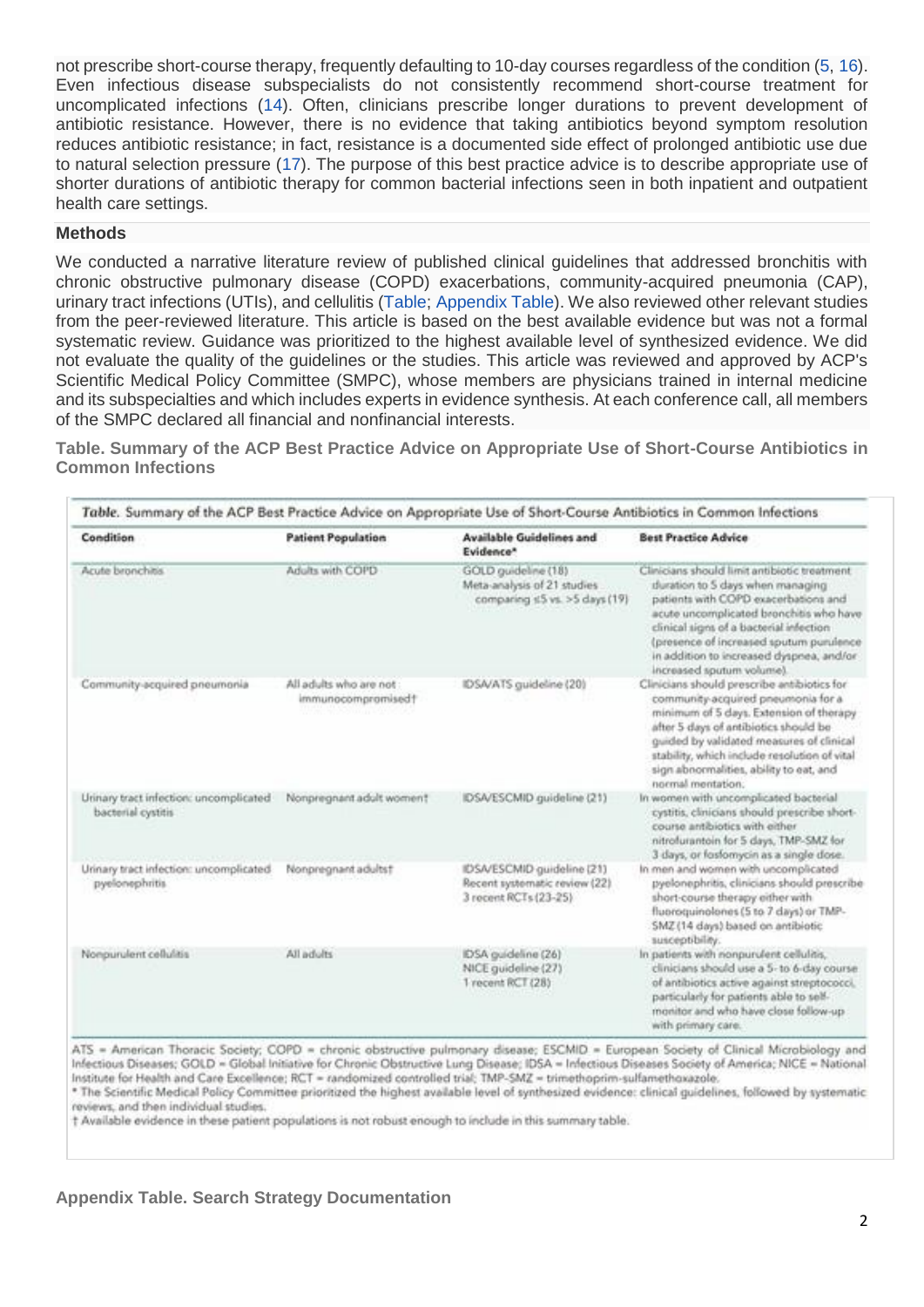# Appendix Table. Search Strategy Documentation\*

| <b>Databases</b><br>searched | PubMed<br><b>ACCESSSS Smart Search</b><br>Infectious Diseases Society of America guidelines                                                                          |  |
|------------------------------|----------------------------------------------------------------------------------------------------------------------------------------------------------------------|--|
| Additional<br>sources        | UpToDate<br>Cochrane Library<br>www.bradspellberg.com/shorter-is-better                                                                                              |  |
| Keywords                     | "Antibiotic Duration" or "short duration antibiotics" +<br>"acute bronchitis" OR "community acquired pneumo-<br>nia" OR "pyelonephritis" OR cystitis OR "cellulitis" |  |

\* The committee developed this best practice advice based on a narrative review of published clinical guidelines, augmented with select systematic reviews and individual studies.

The target audience for this article is all internists, family physicians, and other clinicians, and the target patient population is symptomatic adults with acute bronchitis with COPD exacerbations, CAP, UTIs, or cellulitis. Disease processes were defined on the basis of clinical guidance. Although most patients with these infections will be seen in the outpatient setting, these best practice advice statements also apply to patients who present in the inpatient setting. Advice presented here is based on the assumption that a patient has the right diagnosis and the right antibiotic prescribed. If a patient is not improving with appropriate antibiotics, it is important for the clinician to reassess for other causes of symptoms rather than defaulting to a longer duration of antibiotic therapy; a longer duration should be considered the exception and not the rule. These best practice advice statements may not apply to patients with complicated anatomy (such as bronchiectasis) or recent history of resistant bacterial infections.

# **COPD Exacerbation and Acute Uncomplicated Bronchitis**

*Best Practice Advice 1: Clinicians should limit antibiotic treatment duration to 5 days when managing patients with COPD exacerbations and acute uncomplicated bronchitis who have clinical signs of a bacterial infection (presence of increased sputum purulence in addition to increased dyspnea, and/or increased sputum volume).*

# **Rationale**

Acute uncomplicated bronchitis, defined as an acute respiratory infection with a normal chest radiograph, is typically a self-limited infection of the large airways, usually caused by a virus [\(29\)](https://www.acpjournals.org/doi/full/10.7326/M20-7355#r29-M207355). The ACP has previously recommended against initiating antibiotic treatment in patients with bronchitis unless pneumonia is suspected [\(9\)](https://www.acpjournals.org/doi/full/10.7326/M20-7355#r9-M207355). In COPD, however, antibiotics are recommended if there is a high pretest probability of a bacterial cause; this best practice advice focuses on available data on short-course antibiotics in this patient population. The Global Initiative for Chronic Obstructive Lung Disease (GOLD) recommends treating COPD exacerbations with antibiotics in patients who have clinical signs of a bacterial infection (presence of increased sputum purulence in addition to increased dyspnea, and/or increased sputum volume) (18). The choice of antibiotic should be based on effective treatment of the most commonly reported bacterial pathogens (*Haemophilus influenzae*, *Streptococcus pneumoniae*, and *Moraxella catarrhalis*) and may include an aminopenicillin with clavulanic acid, a macrolide, or a tetracycline [\(18,](https://www.acpjournals.org/doi/full/10.7326/M20-7355#r18-M207355) [19,](https://www.acpjournals.org/doi/full/10.7326/M20-7355#r19-M207355) [30\)](https://www.acpjournals.org/doi/full/10.7326/M20-7355#r30-M207355). Although the GOLD report recommends 5 to 7 days of antibiotics for COPD exacerbations in general, a separate meta-analysis (21 randomized controlled trials [RCTs]; *n* = 10 698 patients) that focused specifically on short-course antibiotic use in acute exacerbations of chronic bronchitis and COPD showed no difference in clinical improvement between groups that included patients receiving short-course antibiotics (mean, 4.9 days) versus long treatment (mean, 8.3 days) [\(19\)](https://www.acpjournals.org/doi/full/10.7326/M20-7355#r19-M207355). Subanalysis of different antibiotic classes likewise showed no difference between duration groups  $(19)$ .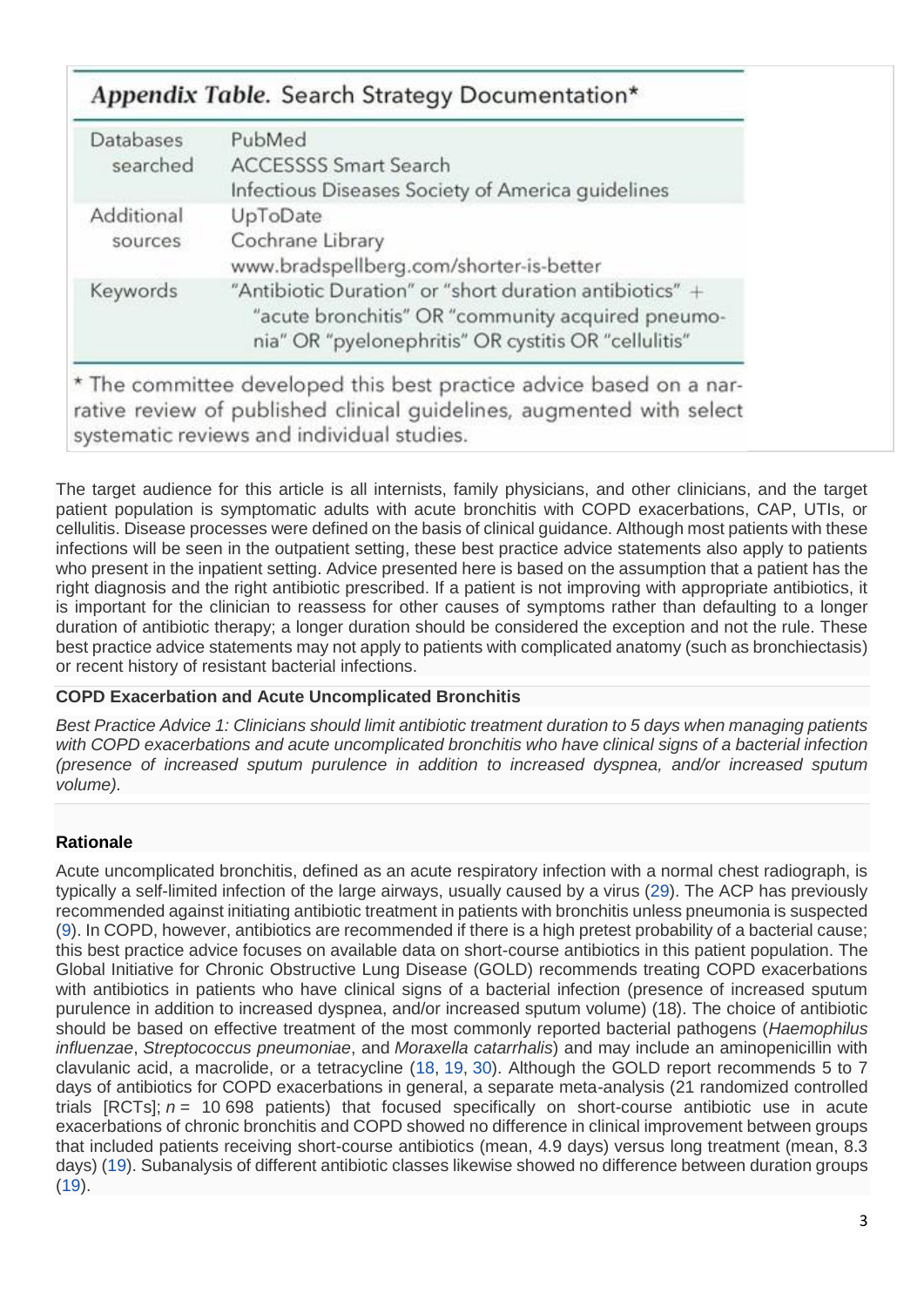#### **Community-Acquired Pneumonia**

*Best Practice Advice 2: Clinicians should prescribe antibiotics for community-acquired pneumonia for a minimum of 5 days. Extension of therapy after 5 days of antibiotics should be guided by validated measures of clinical stability, which include resolution of vital sign abnormalities, ability to eat, and normal mentation.*

# **Rationale**

This article defines CAP as pneumonia in nonimmunocompromised patients presenting with fever, productive cough with purulent sputum, dyspnea, and pleuritic chest pain. Antibiotic recommendations for empirical therapy should cover common pathogens, such as *S pneumoniae*, *H influenzae*, *Mycoplasma pneumoniae*, and *Staphylococcus aureus*, and atypical pathogens, such as *Legionella* species, and typically include amoxicillin, doxycycline, or a macrolide for healthy adults or a β-lactam with a macrolide or a respiratory fluoroquinolone in patients with comorbidities*.* Current evidence based on meta-analyses and RCTs supports use of shorter-duration antibiotics in the treatment of CAP. Highlighting this body of evidence, the 2019 Infectious Diseases Society of America (IDSA)/American Thoracic Society (ATS) guideline for the treatment of CAP recommends a minimum of 5 days of antibiotics but qualifies this recommendation to include validated measures of clinical stability, such as resolution of vital sign abnormalities, ability to eat, and normal mentation [\(20\)](https://www.acpjournals.org/doi/full/10.7326/M20-7355#r20-M207355). These guidelines were based on moderate-quality evidence, including 3 meta-analyses and multiple RCTs.

A 2018 meta-analysis included in the IDSA/ATS guideline clearly defined short-course antibiotics for the treatment of CAP [\(31\)](https://www.acpjournals.org/doi/full/10.7326/M20-7355#r31-M207355). It assessed 21 studies of CAP, of which 19 were RCTs, and concluded that shortcourse treatment (≤6 days) was as effective as longer treatment, with fewer serious adverse events (risk ratio, 0.73 [95% CI, 0.55 to 0.97]) and lower mortality (risk ratio, 0.52 [CI, 0.33 to 0.82]) [\(31\)](https://www.acpjournals.org/doi/full/10.7326/M20-7355#r31-M207355). Despite evidence supporting shorter durations, a retrospective cohort study evaluated data from 6481 patients admitted with CAP to 43 Michigan hospitals from 2017 to 2018 and showed that nearly two thirds of patients received antibiotics for longer than the shortest effective duration consistent with the guidelines outlined by IDSA [\(15\)](https://www.acpjournals.org/doi/full/10.7326/M20-7355#r15-M207355). Antibiotics prescribed at discharge accounted for 93% of prescriptions that had excess duration, and each additional day carried a 5% increased risk for antibiotic-associated adverse events without any benefits.

Further evidence supporting shorter antibiotic use came from a recent multicenter noninferiority RCT, which randomly assigned 312 patients with CAP who were at day 5 of their antibiotic regimen to follow the IDSA/ATS guidelines for clinical stability outlined earlier if no further fever occurred for 48 hours or to receive antibiotics for a duration determined by the clinician [\(32\)](https://www.acpjournals.org/doi/full/10.7326/M20-7355#r32-M207355). There were no significant differences in clinical success at day 10 or 30 and no difference in CAP symptom scores at day 5 or 10 despite high rates of severe pneumonia in both groups. The researchers were able to safely limit antibiotic treatment to 5 days in 70% of patients in the intervention group.

# **UTI: Uncomplicated Cystitis and Pyelonephritis**

*Best Practice Advice 3: In women with uncomplicated bacterial cystitis, clinicians should prescribe shortcourse antibiotics with either nitrofurantoin for 5 days, trimethoprim–sulfamethoxazole (TMP–SMZ) for 3 days, or fosfomycin as a single dose. In men and women with uncomplicated pyelonephritis, clinicians should prescribe short-course therapy either with fluoroquinolones (5 to 7 days) or TMP–SMZ (14 days) based on antibiotic susceptibility.*

# **Rationale**

Urinary tract infections are among the most common bacterial infections requiring medical care. They are typically defined by both pathophysiology (cystitis and pyelonephritis) and complexity. Complicated UTIs (those occurring in the setting of structural or functional abnormalities of the genitourinary tract, including but not limited to obstruction and instrumentation) and UTIs in pregnant women are not covered here. Further, acute bacterial prostatitis is not included in this guidance given the complexity of diagnosis and prolonged treatment duration. Infectious cystitis, defined as acute inflammation of the bladder mucosa, is a common reason for antibiotic use in healthy women. *Escherichia coli* accounts for more than 75% of all bacterial cystitis, and empirical antibiotics should therefore target this organism [\(21\)](https://www.acpjournals.org/doi/full/10.7326/M20-7355#r21-M207355). In women with uncomplicated cystitis, the IDSA/European Society of Clinical Microbiology and Infectious Diseases (ESCMID) guideline recommends treatment durations depending on the type of antibiotic, including 5 days of nitrofurantoin, 3 days of TMP–SMX, or a single dose of fosfomycin [\(21\)](https://www.acpjournals.org/doi/full/10.7326/M20-7355#r21-M207355). Of note, fluoroquinolones are highly efficacious in 3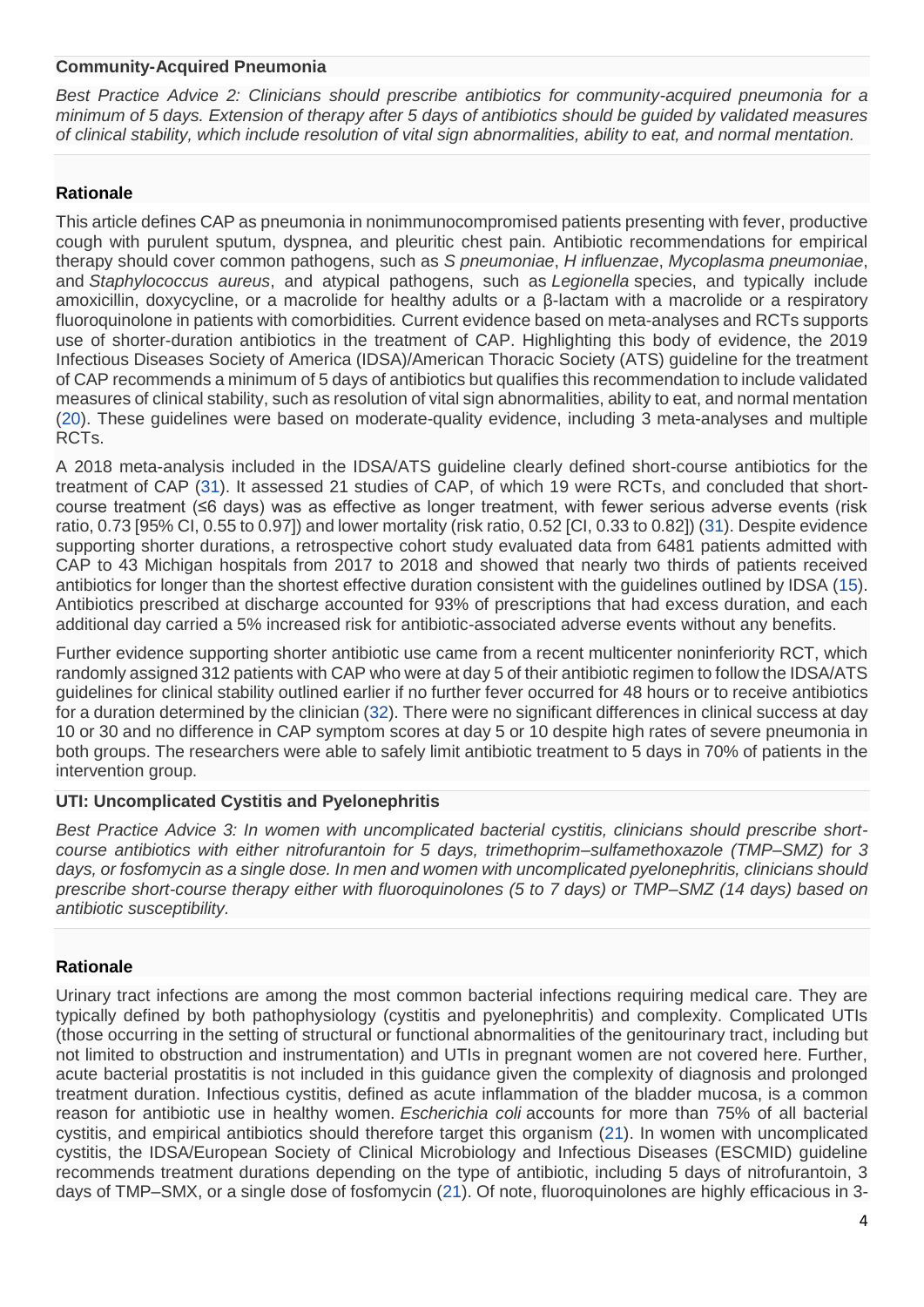day regimens but have high propensity for adverse effects and thus should not be prescribed empirically and should instead be reserved for patients with a history of resistant organisms.

Pyelonephritis, defined as inflammation of the renal parenchyma, occurs in more than 250 000 patients in the United States yearly, resulting in costs as high as \$2.1 billion [\(33\)](https://www.acpjournals.org/doi/full/10.7326/M20-7355#r33-M207355). The IDSA/ESCMID guideline focuses only on female patients and recommends either an oral fluoroquinolone for 7 days or TMP–SMX for 14 days for treatment of patients with pyelonephritis not requiring hospitalization [\(21\)](https://www.acpjournals.org/doi/full/10.7326/M20-7355#r21-M207355). Data are insufficient to recommend oral β-lactams for pyelonephritis [\(21\)](https://www.acpjournals.org/doi/full/10.7326/M20-7355#r21-M207355). Since publication of the IDSA/ESCMID guideline, 1 metaanalysis has assessed shorter-course therapy for pyelonephritis in both men and women and reported no significant difference overall in clinical failure with fluoroquinolones except in patients with complicated UTI, in whom microbiologic failure was lower in the longer-treatment group [\(22\)](https://www.acpjournals.org/doi/full/10.7326/M20-7355#r22-M207355). Three recent RCTs have assessed further decreasing duration of treatment with fluoroquinolones to 5 days; all 3 showed that a 5-day course was noninferior to a 10-day course, with clinical cure rates upward of 93% [\(23–25\)](https://www.acpjournals.org/doi/full/10.7326/M20-7355#r23-M207355%20r24-M207355%20r25-M207355).

Due to concerns about high rates of resistance with corresponding failure rates, the IDSA/ESCMID guideline recognizes that TMP–SMX should not be used alone as an empirical therapy without culture and susceptibility testing in pyelonephritis [\(21\)](https://www.acpjournals.org/doi/full/10.7326/M20-7355#r21-M207355). However, the increasing prevalence of fluoroquinolone resistance in *Enterobacteriaceae* requires reevaluation of the efficacy of shorter courses of antibiotic classes other than fluoroquinolones as targeted therapy for pyelonephritis when susceptibility is known [\(12\)](https://www.acpjournals.org/doi/full/10.7326/M20-7355#r12-M207355). A multicenter trial comparing 7 days of ciprofloxacin versus 14 days of TMP–SMX found clinical cure in 96% of patients in the ciprofloxacin group compared with 85% in the TMP–SMX group; however, 18.4% of all uropathogens in the study were resistant to TMP–SMX [\(34\)](https://www.acpjournals.org/doi/full/10.7326/M20-7355#r34-M207355). Subanalysis identified a clinical cure rate of 92% in strains susceptible to TMP–SMX. Another recent study showed that shorter courses using TMP–SMX may be effective. This multicenter retrospective study of 272 women with pyelonephritis found that a 7-day course of TMP–SMX may be effective for women with susceptible *E coli* pyelonephritis compared with a 7-day course of ciprofloxacin, with similar rates of recurrent UTI within 30 days [\(33\)](https://www.acpjournals.org/doi/full/10.7326/M20-7355#r33-M207355). More RCTs are needed to assess shorter courses of TMP–SMX when information on antimicrobial susceptibility is available.

#### **Cellulitis**

*Best Practice Advice 4: In patients with nonpurulent cellulitis, clinicians should use a 5- to 6-day course of antibiotics active against streptococci, particularly for patients able to self-monitor and who have close followup with primary care.*

#### **Rationale**

Skin and soft tissue infections (SSTIs) can be challenging to diagnose because of their variable presentation, cause, and severity [\(26\)](https://www.acpjournals.org/doi/full/10.7326/M20-7355#r26-M207355). Over the past 10 to 15 years, methicillin-resistant *Staphylococcus aureus* (MRSA) has emerged as a cause of SSTI, which has likely contributed to the increase in frequency of SSTIs in both the inpatient and outpatient settings [\(12,](https://www.acpjournals.org/doi/full/10.7326/M20-7355#r12-M207355) [26\)](https://www.acpjournals.org/doi/full/10.7326/M20-7355#r26-M207355). Approximately 6.3 million physician office visits per year are attributable to SSTIs. Purulent SSTIs, including furuncles, carbuncles, and abscesses, commonly respond to incision and drainage and are not discussed here. Nonpurulent SSTIs include necrotizing infections, cellulitis, and erysipelas. Cellulitis presents as a diffuse, superficial, spreading skin infection without pus collection and is typically caused by bacterial invasion in the skin, often involving MRSA and streptococci [\(26\)](https://www.acpjournals.org/doi/full/10.7326/M20-7355#r26-M207355). Treatment recommendations include a cephalosporin, penicillin, or clindamycin, except for patients whose cellulitis is associated with penetrating trauma or who have evidence of MRSA infection elsewhere, nasal colonization with MRSA, injection drug use, or systemic inflammatory response syndrome; in these cases, inclusion of another antimicrobial effective against both MRSA and streptococci is recommended [\(26\)](https://www.acpjournals.org/doi/full/10.7326/M20-7355#r26-M207355).

The 2014 IDSA guideline recommends that patients should receive antibiotics for uncomplicated cellulitis but that clinicians should consider extending treatment if the infection has not improved after 5 days [\(26\)](https://www.acpjournals.org/doi/full/10.7326/M20-7355#r26-M207355). The more recent 2019 National Institute for Health and Care Excellence (NICE) guideline recommends a course of 5 to 7 days [\(27\)](https://www.acpjournals.org/doi/full/10.7326/M20-7355#r27-M207355). The NICE guideline reported on findings from 2 systematic reviews on antibiotic course length [\(12,](https://www.acpjournals.org/doi/full/10.7326/M20-7355#r12-M207355) [35\)](https://www.acpjournals.org/doi/full/10.7326/M20-7355#r35-M207355). The first review [\(35\)](https://www.acpjournals.org/doi/full/10.7326/M20-7355#r35-M207355) included 1 RCT (*n* = 87) that found no significant differences in clinical outcomes between 5 or 10 days of therapy with a fluoroquinolone (levofloxacin) [\(36\)](https://www.acpjournals.org/doi/full/10.7326/M20-7355#r36-M207355); this study was also reported in the IDSA guideline. The second systematic review [\(12\)](https://www.acpjournals.org/doi/full/10.7326/M20-7355#r12-M207355) included 2 RCTs [\(37,](https://www.acpjournals.org/doi/full/10.7326/M20-7355#r37-M207355) [38\)](https://www.acpjournals.org/doi/full/10.7326/M20-7355#r38-M207355) comparing oxazolidinone antibiotics (linezolid and tedizolid) for treatment of cellulitis. In both trials, 6 days of tedizolid was compared with 10 days of linezolid or tedizolid, with an overall similar clinical response in both the intention-to-treat and per protocol analyses, suggesting that a shorter course is adequate [\(37,](https://www.acpjournals.org/doi/full/10.7326/M20-7355#r37-M207355) [38\)](https://www.acpjournals.org/doi/full/10.7326/M20-7355#r38-M207355). More recently, the DANCE (Duration of Antibiotic Therapy for Cellulitis) RCT compared a 6-day course of a